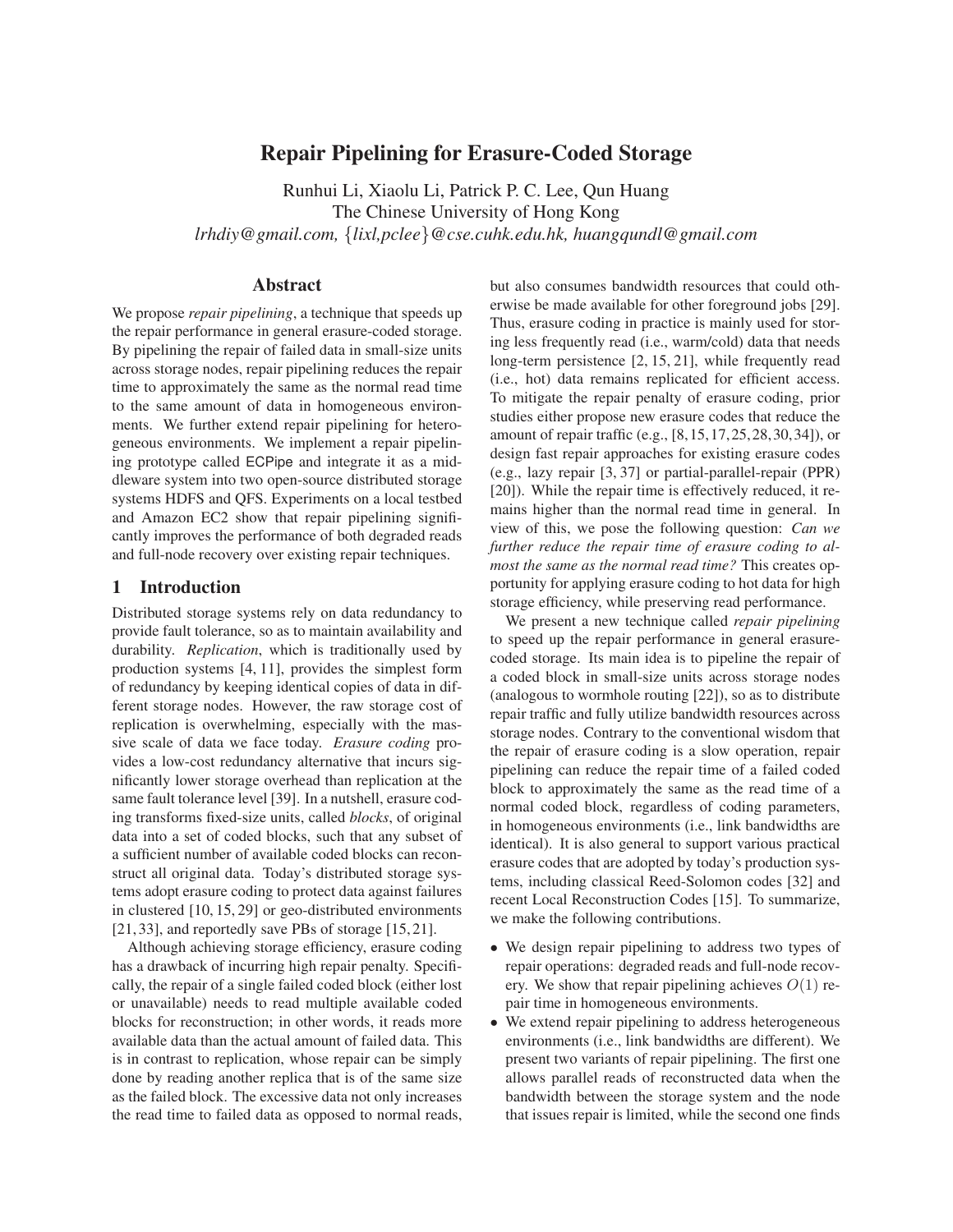an optimal repair path across storage nodes such that the repair time is minimized.

- We implement a repair pipelining prototype called ECPipe, which runs as a middleware layer atop an existing storage system and performs repair operations on behalf of the storage system. As a proof of concept, we integrate ECPipe into two widely adopted open-source distributed storage systems HDFS [36] and QFS [24]. Both integrations only make minor changes (with no more than 200 lines of code) to the code base of each storage system.
- We evaluate repair pipelining on a local cluster and two geo-distributed Amazon EC2 clusters (one in North America and one in Asia). We compare it with two existing repair approaches: conventional repair that is used by classical Reed-Solomon codes [32] and achieves  $O(k)$  repair time, and the recently proposed PPR [20] that achieves  $O(\log k)$  repair time by parallelizing partial repair operations in a hierarchical manner (§2.2). Our experiments show that in many cases, repair pipelining reduces the single-block repair time by around 90% and 80% compared to conventional repair and PPR, respectively. It also improves repair performance in HDFS and QFS deployments.

# **2 Background and Motivation**

#### **2.1 Basics**

We consider a distributed storage system (e.g., GFS [11], HDFS [36], and Azure [4]) that manages large-scale datasets and stores files as fixed-size *blocks*, which form the basic read/write units. The block size is often large, ranging from 64 MiB [11] to 256 MiB [30], to mitigate I/O overhead. Erasure coding is applied to a collection of blocks. Specifically, an erasure code is typically configured with two integer parameters  $(n, k)$ , where  $k < n$ . An  $(n, k)$  code divides blocks into groups of k. For every k (uncoded) blocks, it encodes them to form n coded blocks, such that any  $k$  out of n coded blocks can be decoded to the original  $k$  uncoded blocks. The set of n coded blocks is called a *stripe*. A large-scale storage system stores data of multiple stripes, all of which are independently encoded. The n coded blocks of each stripe are distributed across n distinct nodes to tolerate any n−k node failures. Most practical erasure codes are *systematic*, such that k of n coded blocks are identical to the original uncoded blocks and hence can be directly accessed without decoding. Nevertheless, our design treats both uncoded and coded blocks the same, so we simply refer to them as "blocks".

Many erasure code constructions have been proposed in the literature (see survey [26] and §7). Among all erasure codes, Reed-Solomon (RS) codes [32] are the most popular erasure codes that are widely deployed in pro-



Figure 1: In erasure coding, blocks are partitioned into words, such that words at the same offset of each block of a stripe are encoded together.

duction [10, 24, 29]. Note that RS codes achieve the minimum storage redundancy among any  $(n, k)$  codes, and are said to be *maximum distance separable (MDS)*. Some erasure codes used in production, such as locally repairable codes [15,34], introduce slightly higher redundancy than RS codes for better repair performance.

Practical erasure codes, including RS codes and locally repairable codes, satisfy *linearity*. Specifically, for each stripe of an  $(n, k)$  code, let  $\{B_1, B_2, \cdots, B_k\}$  denote any k blocks of a stripe. Any block in the same stripe, say  $B^*$ , can be computed from a linear combination of the k blocks as  $B^* = \sum_{i=1}^k a_i B_i$ , where  $a_i$ 's  $(1 \leq i \leq k)$  are decoding coefficients specified by a given erasure code. All additions and multiplications are based on Galois Field arithmetic over w-bit units called *words*; in particular, an addition is equivalent to bitwise XOR. Note that the additions of  $a_iB_i$ 's are associative. Some constraints may be applied; for example, RS codes require  $n \leq 2^w + 1$  [27]. Each block is partitioned into multiple  $w$ -bit words, such that the words at the same offset of each block of a stripe are encoded together, as shown in Figure 1.

#### **2.2 Repair**

In this paper, repair in erasure-coded storage can refer to one of the following: (i) *full-node recovery* for restoring lost blocks (e.g., due to disk crashes, sector errors, etc.), or (ii) *degraded reads* to temporarily unavailable blocks (e.g., due to power outages, network disconnection, system maintenance, etc.) or lost blocks that are yet recovered. Each failed block (either lost or unavailable) is reconstructed on a destination termed *requestor*, which can be a new node that replaces a failed node, or a client that issues degraded reads. Note that there may be one or multiple requestors when multiple failed blocks are reconstructed.

Erasure coding triggers more repair traffic than the size of failed data to be reconstructed. For example, for  $(n, k)$  RS codes, repairing a failed block reads k available blocks of the same stripe from other nodes (i.e., k times the block size). Some repair-friendly erasure codes (e.g., [8, 15, 17, 25, 28, 30, 34]) are designed to reduce repair traffic, but the size of repair traffic per block remains larger than the size of a block. In distributed storage sys-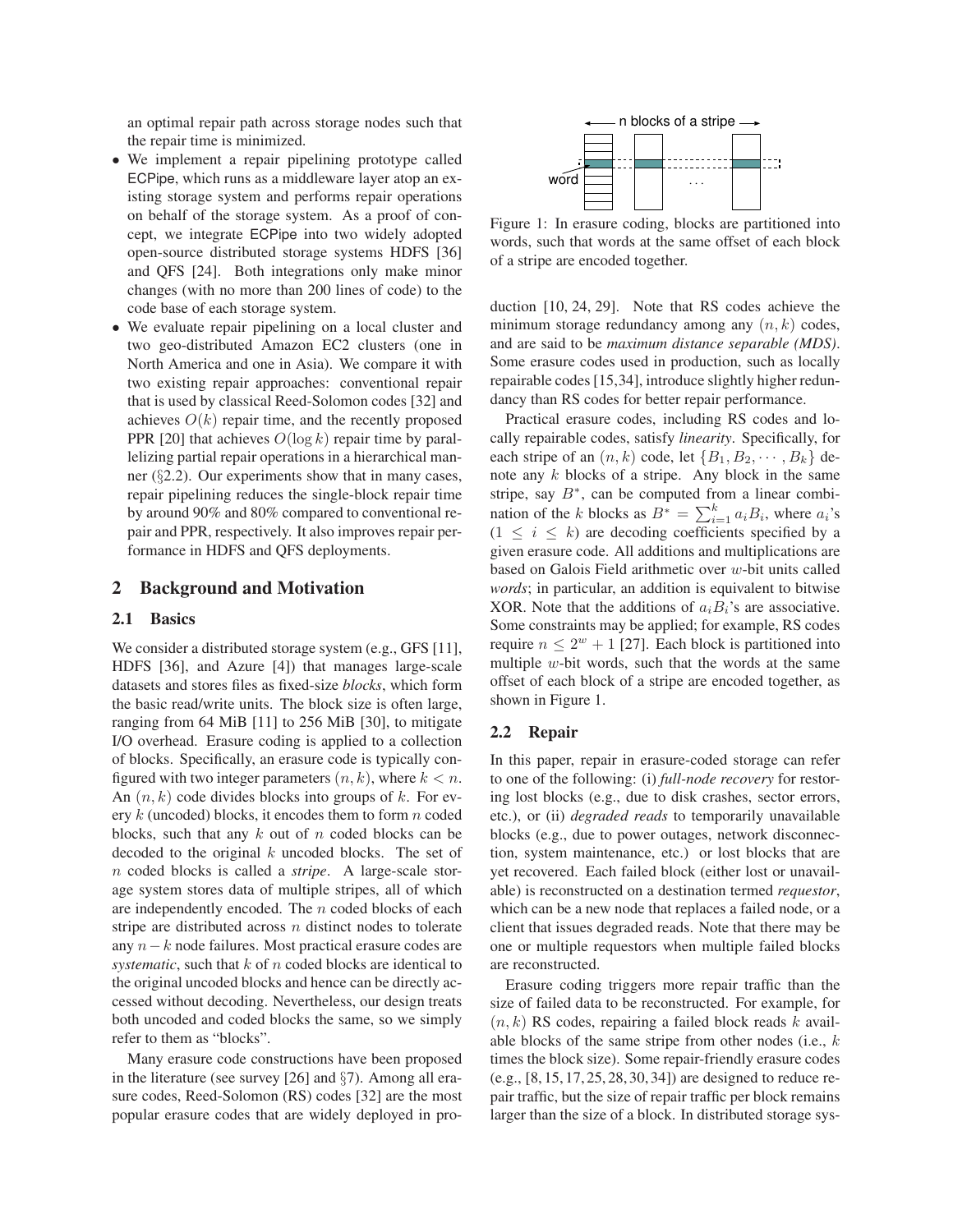

tems, network bandwidth is often the most dominant factor in repair performance as extensively shown by previous work [8, 20, 37] (see further justifications in §2.3). Thus, the amplification of repair traffic implies the congestion at the downlink of the requestor, thereby increasing the overall repair time.

To understand the repair penalty of erasure coding, we use RS codes as an example and call this repair approach *conventional repair*. Suppose that a requestor R wants to repair a failed block  $B^*$ . It can be done by reading  $k$  available blocks from any  $k$  working nodes, called *helpers*. Without loss of generality, let R contact k helper nodes  $N_1, N_2, \cdots, N_k$ , which store available blocks  $B_1$ ,  $B_2, \dots, B_k$ , respectively. To make our discussion clear, we divide the repair process into *timeslots*, such that only one block can be transmitted across a network link in each timeslot. Figure 2(a) shows the conventional repair for  $k = 4$ . Since R needs to retrieve the k blocks  $B_1, B_2,$  $\cdots$ ,  $B_k$ , all k transmissions must traverse the downlink of R. Overall, the repair takes four timeslots.

The drawback of conventional repair is that the bandwidth usage distribution is highly skewed: the downlink of the requestor is highly congested, while the links among helpers are not fully utilized. PPR [20] builds on the linearity and addition associativity of erasure coding by decomposing a repair operation into multiple partial operations that are distributed across all helpers. This distributes bandwidth usage across the links of helpers. Figure 2(b) shows how PPR repairs  $B^*$  for  $k = 4$ . In the first timeslot,  $N_2$  and  $N_4$  receive blocks  $a_1B_1$  and  $a_3B_3$ from  $N_1$  and  $N_3$ , respectively. Since the transmissions use different links, they can be done simultaneously in a single timeslot. In the second timeslot,  $N_2$  combines the received  $a_1B_1$  and its locally stored block  $B_2$  to obtain  $a_1B_1 + a_2B_2$  and sends it to  $N_4$ . In the third timeslot,  $N_4$  combines all received blocks and its own block  $B_4$ to obtain  $a_1B_1 + a_2B_2 + a_3B_3 + a_4B_4$ , and sends it to R. This hierarchical approach reduces the overall repair time to only three timeslots. In general, PPR needs  $\lceil \log_2(k+1) \rceil$  timeslots to repair a failed block.

## **2.3 Motivation**

Although PPR reduces repair time, the bandwidth usage distribution remains not fully balanced; for example, the downlink of  $N_4$  in Figure 2(b) still carries more repair traffic than other links. Thus, the repair time is still bottlenecked by the link with the most repair traffic. This motivates us to design a new repair scheme that can more efficiently utilize bandwidth resources, with the primary goal of minimizing repair time.

Minimizing repair time is critical to both availability and durability. In terms of availability, field studies show that transient failures (i.e., no data loss) account for over 90% of failure events [10]. Thus, most repairs are expected to be degraded reads rather than full-node recovery. Since degraded reads are issued when clients request unavailable data, achieving fast degraded reads not only improves availability but is also critical for meeting customer service-level agreements [15]. In terms of durability, minimizing repair time also minimizes the window of vulnerability before unrecoverable data loss occurs.

Our work targets distributed storage environments in which network bandwidth is the bottleneck. Although modern data centers scale to 10Gb/s or higher speeds, they are shared by a mix of application workloads. Thus, the network bandwidth available for repair tasks is often throttled [15, 37]. Also, the cross-rack links of modern data centers are oversubscribed [5], yet blocks are striped across racks to tolerate rack failures [10, 15, 30, 34]. Repair of failed blocks inevitably reads available blocks from other racks, and its performance becomes constrained by the limited cross-rack bandwidth.

## **3 Repair Pipelining**

We present the design of repair pipelining for both degraded reads and full-node recovery.

## **3.1 Goals and Assumptions**

Repair pipelining also exploits the linearity and addition associativity of erasure codes as in PPR [20], yet it parallelizes the repair across helpers in an inherently different way. It focuses on (i) eliminating bottlenecked links (i.e., no link transmits more traffic than others) and (ii) effectively utilizing bandwidth resources during repair (i.e., links should not be idle for most times), so as to ultimately achieve  $O(1)$  repair time in homogeneous environments where all links have the same bandwidth. In addition, we show that repair pipelining can be extended for practical distributed environments with heterogeneous links (§4), which are not addressed by PPR.

Repair pipelining is designed for speeding up the repair of a single failed block per stripe, which accounts for the most repair scenarios in practice [15, 29] (e.g., over 98% of cases [29]). If a stripe has multiple failed blocks, we trigger a multi-failure repair, in which we resort to conventional repair  $(\S2.2)$  by reading a sufficient number of available blocks. Optimizing single-block repair is also the main design goal of repair-friendly erasure codes [8, 15, 17, 25, 28, 30, 34]. In this paper, we study the single-block repair for one stripe and multiple stripes. The former occurs when a requestor issues a de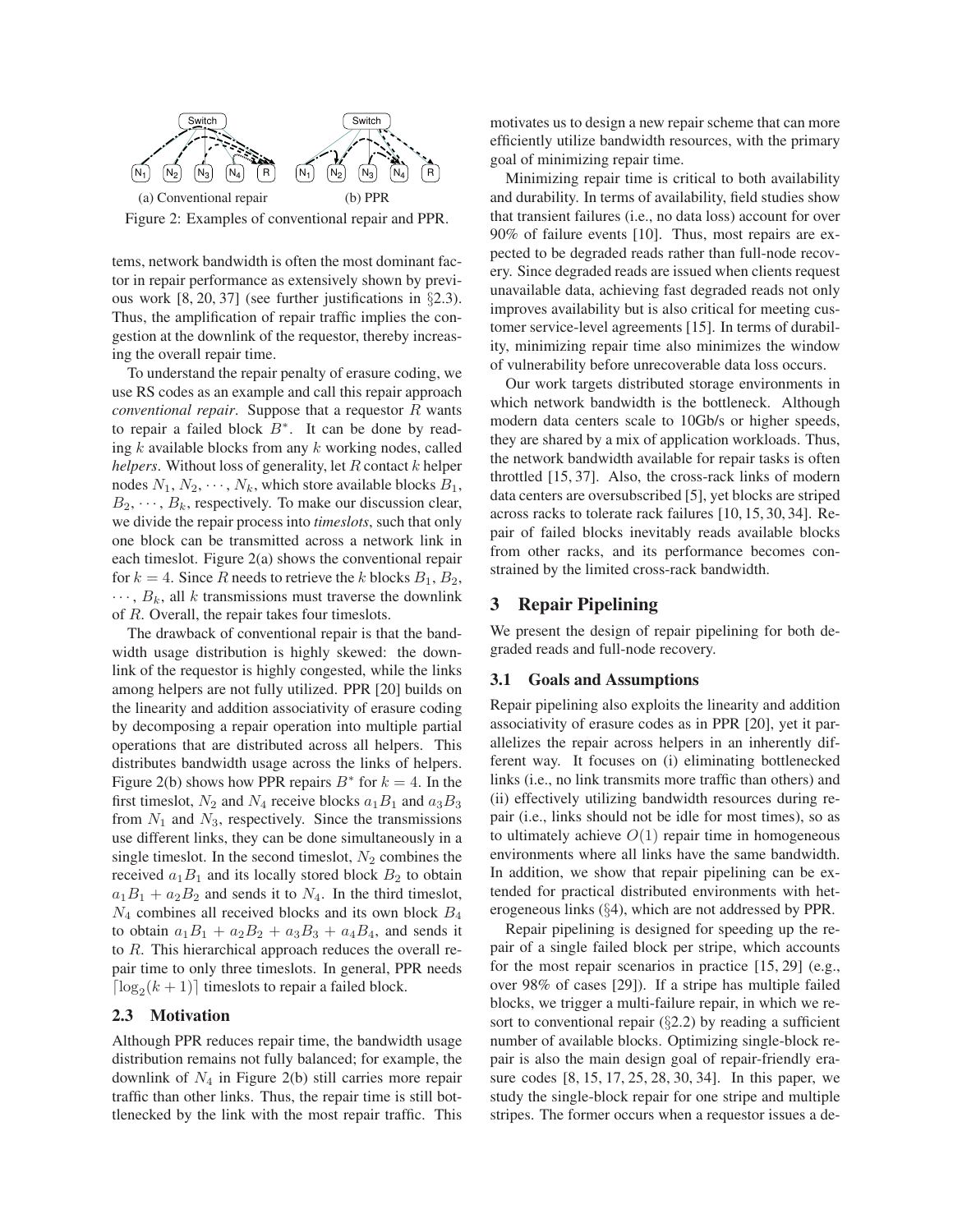graded read to an unavailable block, which are the majority (§2.3); the latter occurs when all lost data of a single failed node is recovered at one or multiple requestors in full-node recovery.

As in PPR, we do not design new repair-friendly erasure codes that minimize repair traffic; instead, each repair of a single failed block still reads  $k$  blocks, yet it spreads the repair traffic across all helpers to fully utilize bandwidth resources and reduce the overall repair time.

## **3.2 Degraded Reads**

We first study how repair pipelining reconstructs a single block of a stripe at a requestor in a degraded read. We start with a naïve approach. Specifically, we arrange k helpers and the requestor as a linear path, i.e.,  $N_1 \rightarrow N_2 \rightarrow \cdots \rightarrow N_k \rightarrow R$ . At a high level, to repair a lost block  $B^*$ ,  $N_1$  sends  $a_1B_1$  to  $N_2$ . Then  $N_2$  combines  $a_1B_1$  with its own block  $B_2$  and sends  $a_1B_1 + a_2B_2$  to  $N_3$ . The process repeats, and finally,  $N_k$  sends R the combined result, which is  $B^*$ . The whole repair incurs  $k$  transmissions that span across  $k$  different links. Thus, there is no bottlenecked link. However, this naïve approach underutilizes bandwidth resources, since there is only one block-level transmission in each timeslot. The whole repair still takes  $k$  timeslots, same as the conventional repair (§2.2).

Thus, repair pipelining decomposes the repair of a block into the repair of a set of s small fixed-size units called *slices*  $S_1, S_2, \cdots, S_s$ . It pipelines the repair of each slice through the linear path, and each slice-level transmission over a link only takes  $\frac{1}{s}$  timeslots. Figure 3 shows how repair pipelining works for  $k = 4$  and  $s = 6$ .

A slice can have an arbitrarily small size, provided that Galois Field arithmetic can be performed (§2.1). For RS codes, the minimum size of a slice is a  $w$ -bit word; if  $w = 8$ , a word denotes a byte. On the other hand, practical distributed storage systems store data in large-size blocks, typically 64 MiB or even larger (§2.1). Since a coding unit (i.e., word) has a much smaller size than a read/write unit (i.e., block), we can parallelize a blocklevel repair operation into more fine-grained slice-level repair sub-operations. Having small-size slices can improve parallelism, but also increases the overhead of issuing many requests for transmitting slices over the network. We study the impact of the slice size in §6.

We analyze the time complexity of repair pipelining. Here, we neglect the overheads due to computation and disk I/O, which we assume cost less time than network transmission; in fact, they can also be executed in parallel with network transmission in actual implementation (§5). Each slice-level transmission over a link takes  $\frac{1}{s}$ timeslots. The repair of each slice takes  $\frac{k}{s}$  timeslots to traverse the linear path, and  $N_1$  starts to transmit the last slice after  $\frac{s-1}{s}$  timeslots. Thus, the whole repair time,



Figure 3: Repair pipelining with  $k = 4$  and  $s = 6$ .

which is given by the total number of timeslots to transmit all slices through the linear path, is  $\frac{s-1+k}{s} = 1 + \frac{k-1}{s}$ timeslots. In practice,  $k$  is of moderate size to avoid large coding overhead [27] (e.g.,  $k = 12$  in Azure [15] and  $k = 10$  in Facebook [29]), while s can be much larger (e.g.,  $s = 2,048$  for 32 KiB slices in a 64 MiB block). Thus, we have  $1 + \frac{k-1}{s} \rightarrow 1$  as s is sufficiently large.

Repair pipelining connects multiple helpers as a chain, so its repair performance is degraded by the presence of poorly performed links/helpers (i.e., stragglers). We emphasize that any repair scheme of erasure coding faces the similar problem, as it needs available data from multiple helpers for data reconstruction; for example, the conventional repair of  $(n, k)$  MDS codes needs available data from  $k$  helpers. We address the straggler problem by taking into account heterogeneity and bypassing stragglers via helper selection (§4.2). Also, if any helper fails during an ongoing repair, the progress of repair pipelining will be stalled. In this case, we restart the whole repair process with a new set of available helpers and trigger a multi-failure repair  $(\S 3.1)$ , since the repaired stripe now has multiple failed blocks; however, multi-failure repairs are rare in practice [15, 29].

## **3.3 Full-Node Recovery**

We now study how repair pipelining addresses multistripe repair (one failed block per stripe) when recovering a full-node failure. As the stripes are independently encoded, we can parallelize the multiple single-stripe repair operations. However, since each repair involves a number of helpers, if one helper is chosen in many repair operations of different stripes, it will become overloaded and slow down the overall repair performance. In practice, each stripe is stored on a different set of storage nodes spanning across the network. Our goal is to distribute the load of a multi-stripe repair across all available helpers as evenly as possible.

We adopt a simple greedy scheduling approach for the selection of helpers. For each node in the storage system, repair pipelining keeps track of a timestamp indicating when the node was last selected as a helper for a single-stripe repair. To repair a failed block of a stripe, we select k out of  $n-1$  available helpers in the stripe that have the smallest timestamps; in other words, the  $k$  se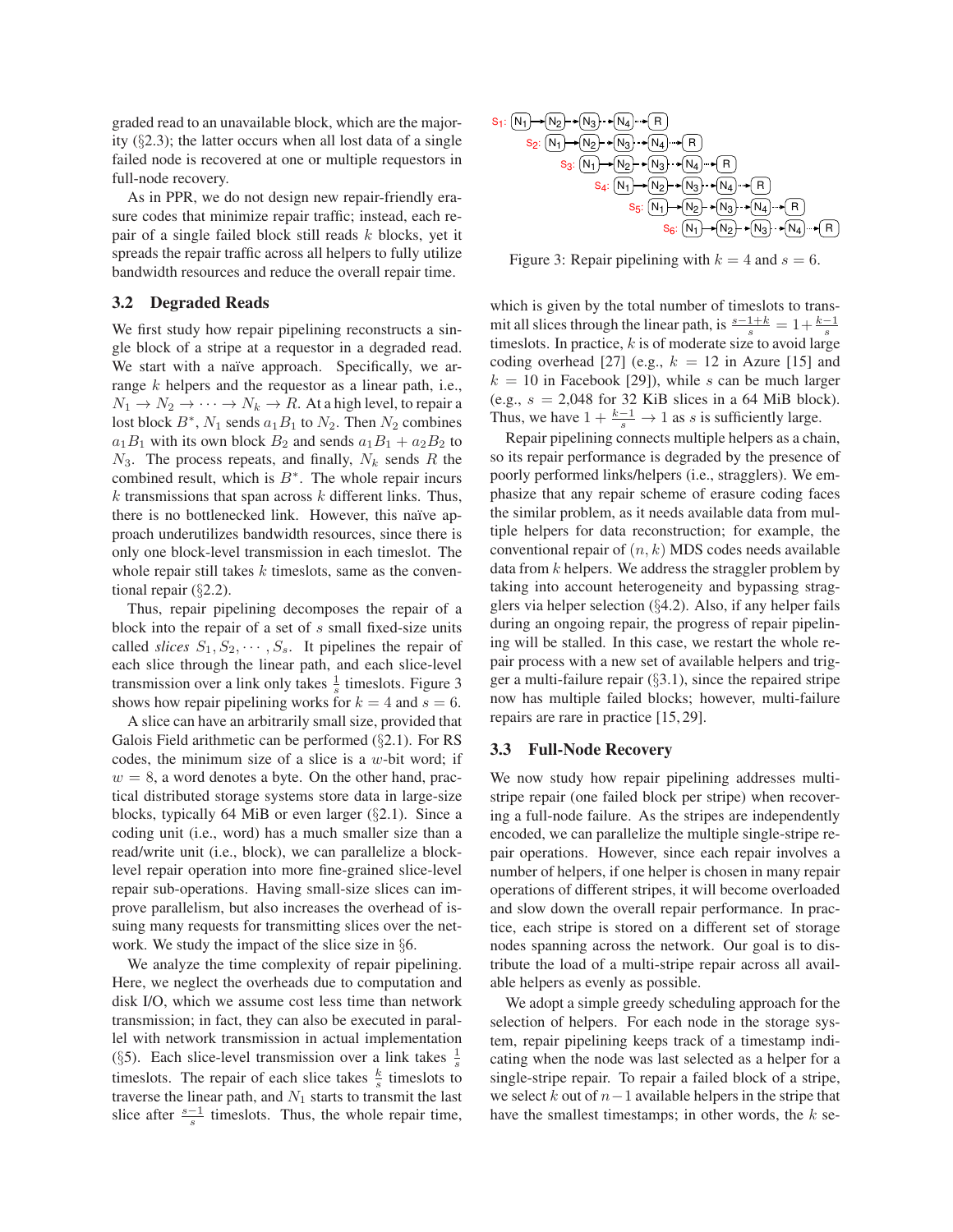lected helpers are the least recently selected in previous requests. Choosing the k out of the  $n - 1$  helpers can be done in  $O(n)$  time using the quick select algorithm [13] (based on repeated partitioning of quick sort). We use a centralized coordinator to manage the selection process (§5). Our greedy scheduling emphasizes simplicity in deployment. We can also adopt a more sophisticated approach by weighting node preferences in real time [20].

Unlike the degraded read scenario, the multiple reconstructed blocks can be stored on multiple requestors. Under this condition, the gain of repair pipelining over conventional repair decreases, as the latter can also parallelize the repair across multiple requestors. Nevertheless, our evaluation indicates that repair pipelining still provides repair performance improvements (§6).

Note that the number of requestors that can be selected and the choices of requestors may also depend on various deployment factors [20]. In this work, we assume that the requestors are selected offline in advance.

## **4 Heterogeneity**

In practice, the links of a distributed storage system have different bandwidths [9, 18]. We now extend the design of repair pipelining in §3 in two aspects: (i) a requestor can read slices from multiple helpers in parallel, and (ii) we solve a weighted path selection problem to find an optimal path of k helpers that maximizes repair performance. Each extension addresses a different heterogeneous setting.

#### **4.1 Parallel Reads**

In the original design of repair pipelining, a requestor always reads slices from one helper. This may lead to lastmile congestion. For example, a client (requestor) sits at the network edge and accesses a cloud storage system that is far from the client. We propose a *cyclic version* of repair pipelining that allows a requestor to read slices from multiple helpers.

We now describe the cyclic version. Our discussion assumes that all links are homogeneous and it takes one timeslot to transmit a block size of data in a link. The cyclic version again divides a failed block into s fixed-size slices  $S_1, S_2, \cdots, S_s$ , and repairs each slice through some linear path to eliminate any bottlenecked link. However, it now maps the k helpers  $N_1, N_2, \cdots$ , N<sup>k</sup> into different *cyclic paths* that can be cycled from  $N_k$  through  $N_1$ . Specifically, it partitions the s slices into  $\lceil \frac{s}{k-1} \rceil$  groups, each of which has  $k-1$  slices (the last group has fewer than  $k - 1$  slices if s is not divisible by  $k - 1$ ). The repair of each group of slices is then performed in two phases. Without loss of generality, we only consider how to repair the first group  $S_1$ ,  $S_2, \dots, S_{k-1}$ . In the first phase, repairing each slice  $S_i$  (1  $\leq i \leq k-1$ ) traverses through the cyclic path

| ٦3.<br>Send to requestor<br>Group<br>53,<br>ు2 |                                           |
|------------------------------------------------|-------------------------------------------|
| ٦q<br>N۹<br>-4<br>$\sim$                       | Send to requestor                         |
| Group                                          | $S_4$<br>$S_5$<br>$S_6$<br>N <sub>2</sub> |

Figure 4: Cyclic version of repair pipelining with  $k = 4$ and  $s = 6$ .

 $N_i \rightarrow N_{i+1} \rightarrow \cdots N_k \rightarrow N_1 \rightarrow \cdots N_{i-1}$ . We repair all slices through different cyclic paths simultaneously, and each slice-level transmission takes  $\frac{1}{s}$  timeslots. The first phase can be done in  $\frac{k-1}{s}$  timeslots. In the second phase, the last helper of each cyclic path delivers the repaired slice to the requestor. The second phase is also done in  $\frac{k-1}{s}$  timeslots. Figure 4 shows the cyclic version for  $k = 4$  and  $s = 6$ .

Note that we can start repairing the slices of the next group simultaneously while we deliver the repaired slices for the current group. Specifically, while  $k - 1$  helpers simultaneously transmit slices for the repair in the next group, there is one idle helper that can transmit the repaired slice for the current group to the requestor. They can be done together in  $\frac{k-1}{s}$  timeslots.

We analyze the time complexity of the cyclic version under the homogeneous link assumption. We only consider the case where s is divisible by  $k-1$ , while the same result can be derived otherwise. Repairing each group of slices takes  $\frac{2(k-1)}{s}$  timeslots, and the repair of the last group starts after  $\left(\frac{s}{k-1} - 1\right) \frac{k-1}{s}$  timeslots. The whole repair time is  $\left(\frac{s}{k-1} - 1\right) \frac{k-1}{s} + \frac{2(k-1)}{s} = 1 + \frac{k-1}{s} \to 1$ , as s is sufficiently large.

Note that the cyclic version now allows a requestor to read slices from  $k-1$  helpers. If the repair bottleneck lies on the network transfer from the helpers to the requestor, our evaluation shows that the cyclic version significantly outperforms the original design of repair pipelining (§6).

#### **4.2 Weighted Path Selection**

We now study a more general heterogeneous setting in which link bandwidths can have arbitrary values. To motivate, we consider geo-distributed data centers that span multiple geographic regions [1, 10]. They typically stripe redundancy across regions to protect against large-scale correlated failures. However, intra- and interregion bandwidths are highly different. Table 1 shows one of our iperf [16] measurement tests for the intraand inter-region bandwidths on Amazon EC2 across four regions respectively in North America and Asia. We observe that intra-region bandwidths are in general more abundant than inter-region bandwidths, and inter-region bandwidths have a high degree of variance.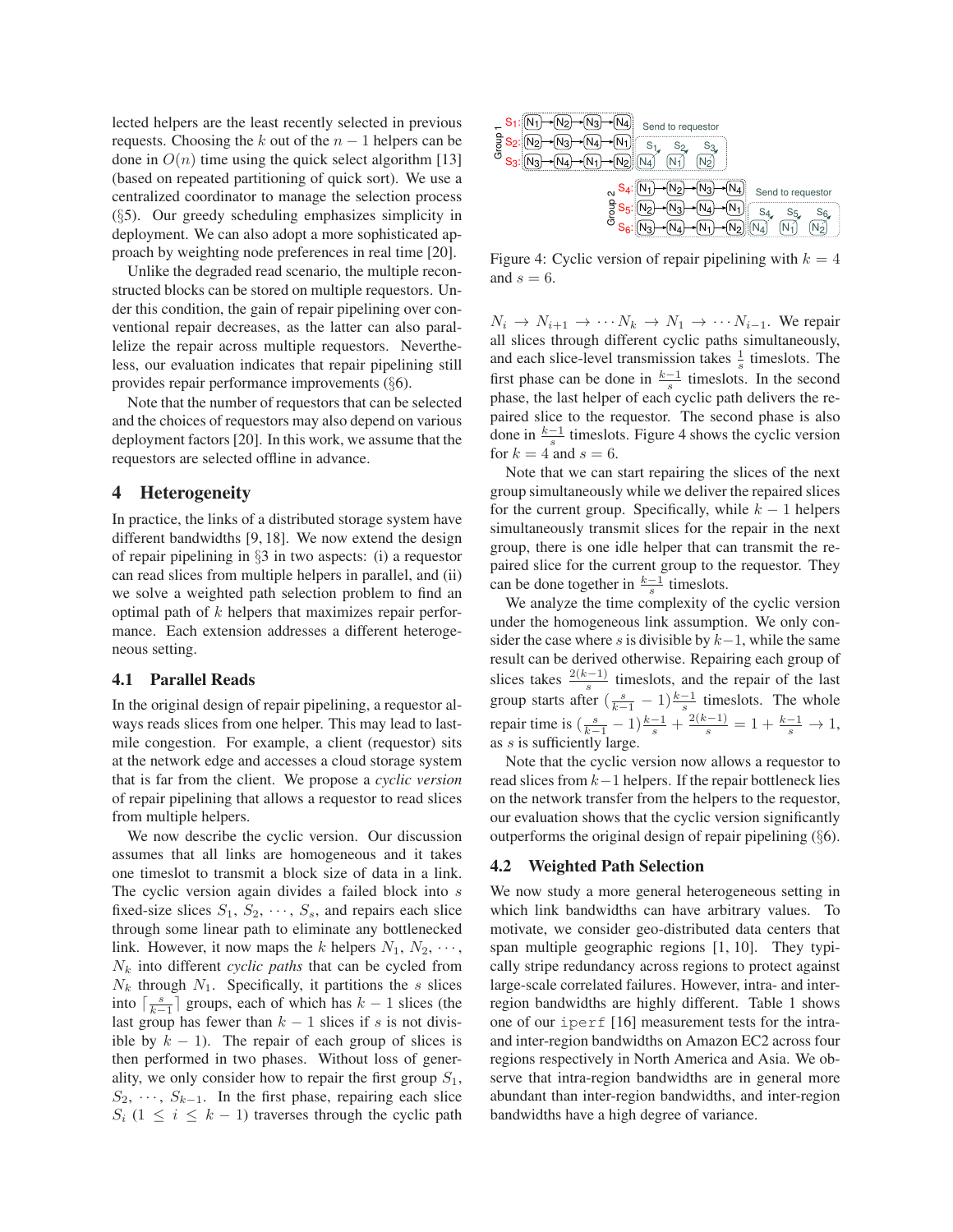Table 1: A test of intra- and inter-region bandwidth measurements (in Mb/s) on Amazon EC2 in North America and Asia. Each number is the measured bandwidth from the row region to the column region.

| (a) North America |            |        |           |        |  |
|-------------------|------------|--------|-----------|--------|--|
| Bandwidth         | California | Canada | Ohio      | Oregon |  |
| California        | 501.3      | 57.2   | 44.1      | 299.9  |  |
| Canada            | 55.3       | 732.0  | 63.3      | 48.0   |  |
| Ohio              | 46.3       | 65.7   | 332.5     | 95.6   |  |
| Oregon            | 297.8      | 50.2   | 93.6      | 250.1  |  |
| (b) Asia          |            |        |           |        |  |
| Bandwidth         | Mumbai     | Seoul  | Singapore | Tokyo  |  |
| Mumbai            | 624.8      | 62.3   | 39.5      | 37.7   |  |
| Seoul             | 63.8       | 265.7  | 86.1      | 183.2  |  |
| Singapore         | 41.5       | 88.1   | 493.0     | 49.1   |  |
| Tokyo             | 39.7       | 181.0  | 46.9      | 489.1  |  |

In the following, we extend repair pipelining to solve a *weighted path selection* problem. We focus on extending the design for the single-block repair (of a single stripe) for degraded reads (§3.2). We later discuss how our extended design is applied to full-node recovery (§3.3).

#### **4.2.1 Formulation**

Recall that for a single-block repair, repair pipelining transmits a number of slices along a path of  $k$  helpers, say  $N_1 \rightarrow N_2 \rightarrow \cdots \rightarrow N_k \rightarrow R$ . Suppose that the link bandwidths are different. If the number of slices is sufficiently large, then the slices are transmitted in parallel through the path (Figure 3), and the performance of repair pipelining will be bottlenecked by the link with the minimum available bandwidth along the path. To minimize the single-block repair time, we should find a path that maximizes the minimum link bandwidth.

To repair a failed block, we need to find  $k$  out of  $n - 1$ available helpers of the same stripe as the failed block, and also find the sequence of link transmissions so that the path along the  $k$  selected helpers and the requestor minimizes the single-block repair time. Specifically, there are a total of n nodes, including the  $n - 1$  available helpers and the requestor. We associate a *weight* with each (directed) link from one node to another node, such that a higher weight implies a longer transmission time along the link. For example, the weight can be represented by the inverse of the link bandwidth obtained by periodic measurements on link utilizations [5]. Then our objective is to find a path of  $k + 1$  nodes (i.e., k selected helpers and the requestor) that minimizes the maximum link weight of the path. Here, we focus on link weights, and the same idea is applicable if we associate weights with nodes. Any straggler is assumed to be associated with a large weight, so it will be excluded from the selected path.

To solve the above problem, a naïve approach is to per-

| <b>Algorithm 1</b> Weighted Path Selection                         |  |
|--------------------------------------------------------------------|--|
| <b>Input:</b> link weights                                         |  |
| <b>Output:</b> optimal path $P^*$                                  |  |
| 1: <b>procedure</b> MAIN                                           |  |
| 2: $P = R$                                                         |  |
| 3: $P^* = \text{null}$                                             |  |
| 4: $w^* = \infty$                                                  |  |
| 5: $\mathcal{N} =$ set of $n - 1$ available helpers                |  |
| 6: EXTENDPATH                                                      |  |
| 7: return $P^*$                                                    |  |
| 8: end procedure                                                   |  |
| 9: function EXTENDPATH                                             |  |
| <b>if</b> P.length $\lt k+1$ then<br>10:                           |  |
| <b>for</b> each node $N \in \mathcal{N}$ not in P <b>do</b><br>11: |  |
| if weight(N, head node of path $P$ ) $< w^*$ then<br>12:           |  |
| $P = N \rightarrow P$<br>13:                                       |  |
| <b>EXTENDPATH</b><br>14:                                           |  |
| remove $N$ from $P$<br>15:                                         |  |
| end if<br>16:                                                      |  |
| end for<br>17:                                                     |  |
| $18:$ else                                                         |  |
| 19: $P^* = P$                                                      |  |
| 20: $w^* =$ maximum link weight of P                               |  |
| end if<br>21:                                                      |  |
| 22: end function                                                   |  |

form a brute-force search on all possible candidate paths. However, there are a total of  $\frac{(\hat{n}-1)!}{(n-1-k)!}$  permutations, and the brute-force search becomes computationally expensive even for moderate sizes of  $n$  and  $k$ . Since the link weights vary over time, the path selection should be done quickly on-the-fly based on the measured link weights.

#### **4.2.2 Algorithm**

We present a fast yet optimal algorithm that quickly identifies an optimal path. The algorithm builds on bruteforce search to ensure that all candidate paths are covered, but eliminates the search of infeasible paths. Our insight is that if a link  $L$  has a weight larger than the maximum weight of an optimal path candidate that is currently found, then we no longer need to search for the paths containing link L, since the maximum weight of any path containing  $L$  must be larger than the maximum weight of the optimal path candidate.

Algorithm 1 shows the pseudo-code of the weighted path selection algorithm. Let  $P$  be the path that we currently consider,  $\overline{P}^*$  be the optimal path candidate that we have found,  $w^*$  be the maximum link weight of  $P^*$ , and  $\mathcal N$  be the set of  $n-1$  available helpers. We first initialize a path  $P$  with only the requestor  $R$  (Line 2), such that R will be the tail node of P. We also initialize  $P^*$ ,  $w^*$ , and  $N$  (Lines 3-5). We call the recursive function Ex-TENDPATH (Line 6) and finally return the optimal path  $P^*$  (Line 7).

The function EXTENDPATH recursively extends P by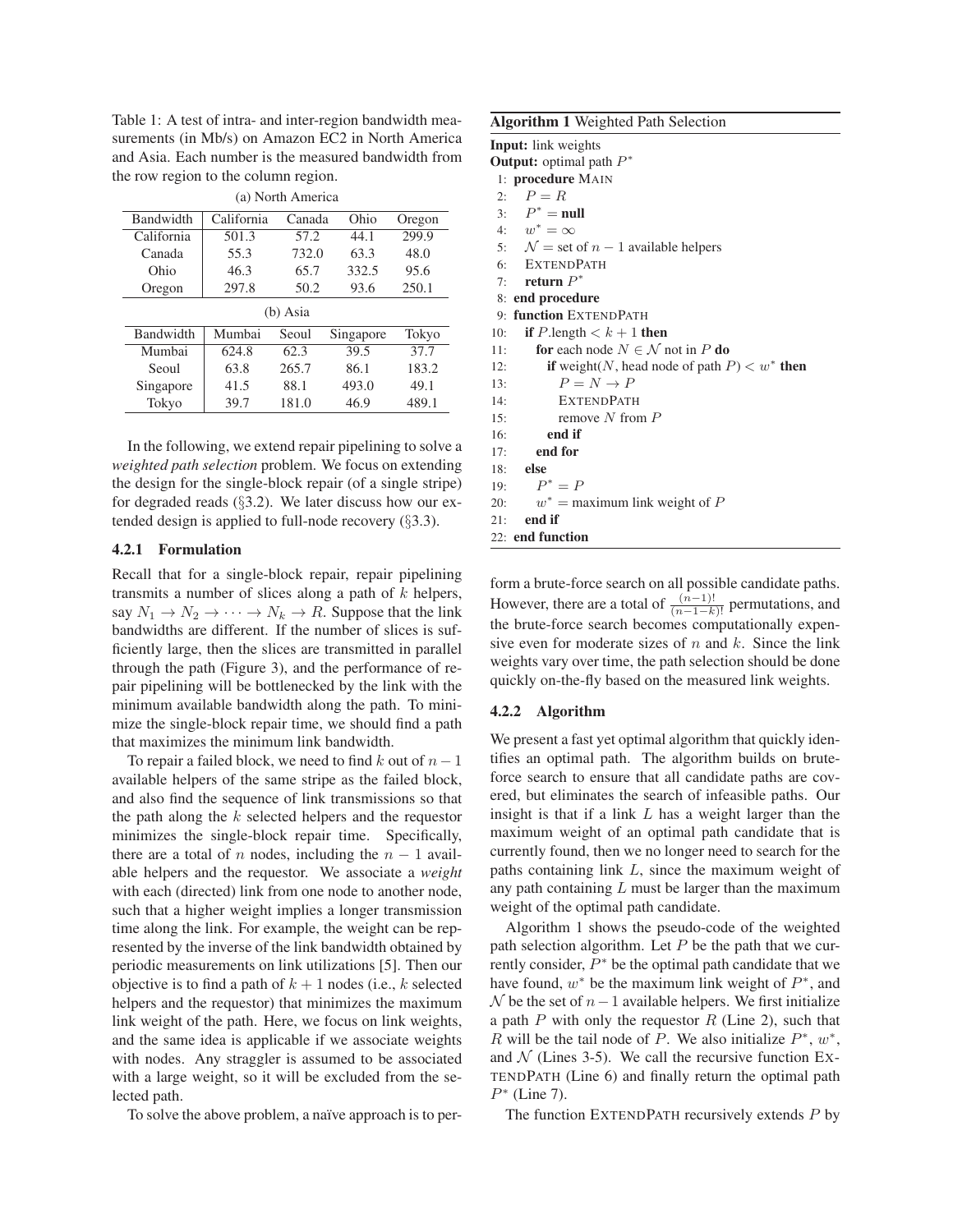one node in  $N$  and appends the node to the head of  $P$  if the link weight from the node to the current head node of  $P$  is less than  $w^*$ ; otherwise, the path containing the link cannot minimize the maximum link weight as argued above. Specifically, the algorithm appends  $N \in \mathcal{N}$ to P if the current path length is less than  $k + 1$  and the weight from N to the head node of P is less than  $w^*$ (Lines 10-13). It calls EXTENDPATH again to consider candidate paths that now include  $N \rightarrow P$  (Line 14). It then removes  $N$  from  $P$  (Line 15), and tries other nodes in N. If the length of P is now  $k + 1$ , it implies that all of its links have weight less than  $w^*$ , so we update  $P$  as the new optimal path  $P^*$  and  $w^*$  as the maximum link weight of  $P^*$  (Lines 19-20).

Algorithm 1 significantly reduces the search time. We evaluate the search time for (14,10) codes using Monte-Carlo simulations over 1,000 runs on a machine with 3.7 GHz Intel Xeon E5-1620 v2 CPU and 16 GiB memory. The brute-force search takes 27s on average, while Algorithm 1 reduces the search time to only 0.9ms.

## **4.2.3 Discussion**

Algorithm 1 also addresses full-node recovery (§3.3). Specifically, we apply Algorithm 1 to each stripe. If we apply greedy scheduling on helper selection, we simply substitute  $N$  with the set of k selected helpers. Note that the brute-force search for the optimal path on the  $k$  selected helpers remains expensive, since it still needs to consider  $k!$  permutations on the sequence of link transmissions along the path. Thus, Algorithm 1 still significantly saves the search time in this case.

We can also apply Algorithm 1 to the cyclic version in §4.1. Instead of searching for an optimal path, we now search for an optimal cycle of  $k$  helpers that minimizes the maximum link weight.

## **5 Implementation**

We implemented a prototype called ECPipe to realize repair pipelining. ECPipe runs as a middleware atop an existing storage system and performs repair operations on behalf of the storage system. Moving the repair logic to ECPipe greatly reduces changes to the code base of the storage system to realize new repair techniques, while we focus on optimizing ECPipe to maximize the repair performance gain. We have integrated ECPipe with two widely deployed distributed storage systems HDFS [36] and QFS [24]. HDFS is written in Java, while QFS is written in C++. Our ECPipe prototype is mostly written in C++, and the part for HDFS integration is in Java. Our ECPipe prototype has around 3,000 lines of code.

## **5.1 Erasure Coding in HDFS and QFS**

**HDFS:** Erasure coding in HDFS is done by the HDFS-RAID module [12]. HDFS-RAID deploys a *RaidNode* atop HDFS for erasure coding management. HDFS initially stores data as fixed-size blocks (64 MiB by default) with replication; later, the RaidNode encodes replicated blocks into coded blocks via MapReduce [7]. The RaidNode also checks for any lost or corrupted coded block (by verifying block checksums). If so, it repairs the failed blocks, either by itself in local mode or via a MapReduce job in distributed mode. Both modes will issue reads to  $k$  available blocks of the same stripe in parallel from HDFS, reconstruct the failed block, and write back to HDFS. HDFS-RAID also provides a RAID file system client to access coded blocks. For a degraded read to a failed block, the RAID file system reads  $k$  available blocks of the same stripe in parallel and reconstructs the failed block.

**QFS:** Different from HDFS, which stores data with both replication and erasure coding, QFS stores all data in erasure-coded format. QFS supports (9,6) RS codes [32]. The QFS client writes data into six 1 MiB buffers. When the buffers fill up, it encodes the six 1 MiB buffers into three 1 MiB parity buffers. It then appends the nine 1MB buffers to nine data and parity blocks (the default block size is 64 MiB) that are stored in nine storage nodes. To repair any failed block, a storage node retrieves six available blocks from other storage nodes for reconstruction.

### **5.2** ECPipe **Design**

Figure 5 shows the ECPipe architecture. It uses a *coordinator* to manage the repair operation between a requestor and multiple helpers. ECPipe runs on top of a storage system. To repair a failed block, the storage system creates a requestor object, which sends a repair request with the failed block ID to the coordinator (step 1). The coordinator uses the failed block ID to identify the locations of  $k$  available blocks of the same stripe. It notifies all helpers with the block locations (step 2). The helpers retrieve the blocks, perform repair pipelining in slices, and deliver the repaired slices to the requestor (step 3).

We integrate ECPipe with a storage system in three aspects. First, we implement the requestor as a class (in C++ and Java) that can be instantiated by the storage system to reconstruct failed blocks. For HDFS, the requestor is created in either the RaidNode or the RAID file system client; for QFS, it is created by the storage node that starts a repair operation. Second, we implement each helper as a daemon that is co-located with each storage node to directly read the locally stored blocks. Our insight is that both HDFS and QFS store each block in the underlying native file system as a plain file, and use the block ID to form the file name. Thus, each helper can directly read the stored blocks through the native file system. This eliminates the need of helpers to fetch data through the distributed storage system routine. It not only reduces the burden of metadata management of the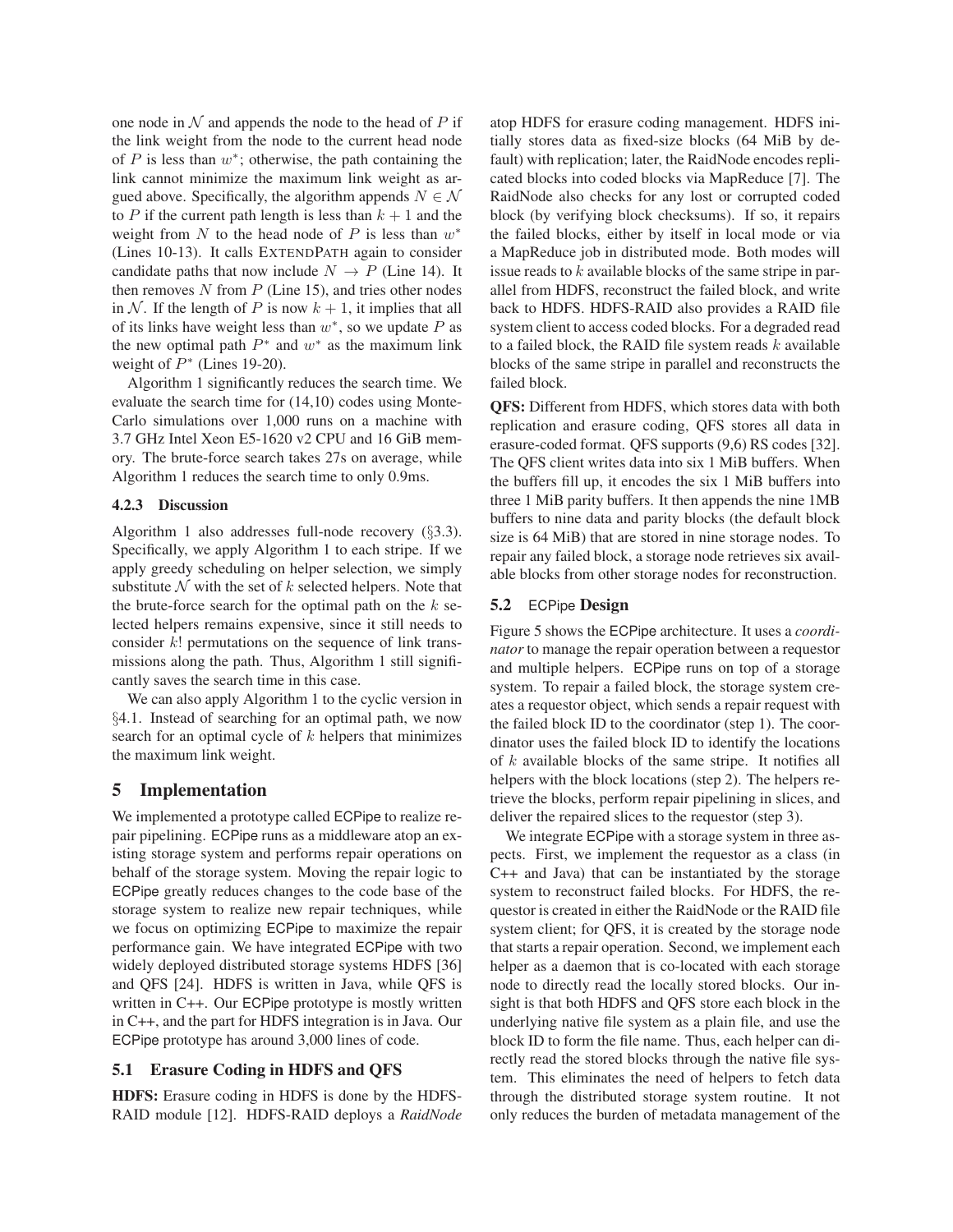

Figure 5: ECPipe architecture.

distributed storage system, but also improves repair performance  $(\S6.3)$ . Finally, the coordinator needs to access both block locations and the mappings of each block to its stripe. For HDFS, we retrieve the information from the RaidNode; for QFS, we retrieve the information from a storage node when it starts a repair operation.

To simplify our implementation, ECPipe uses Redis [31] to pipeline slices across helpers. Each helper maintains an in-memory key-value store based on Redis, and uses the client interface of Redis to transmit slices among helpers. In addition, each helper performs disk I/O, network transfer, and computation via multiple threads for performance speedup. Adding ECPipe into HDFS and QFS only requires changes of around 110 and 180 lines of code, respectively.

To provide fair comparisons  $(\S 6)$ , we also implement conventional repair  $(\S2.2)$  and PPR [20] under the same ECPipe framework, by only changing the transmission flow of data during repair.

## **6 Evaluation**

We conducted experiments on a local cluster and two geo-distributed clusters deployed on Amazon EC2. We show that repair pipelining outperforms both conventional repair and PPR [20], for both degraded reads and full-node recovery.

### **6.1** ECPipe **Performance on a Local Cluster**

### **6.1.1 Methodology**

We first evaluate ECPipe when it runs as a standalone system. We conducted experiments on a local cluster of 19 machines, each of which has a quad-core 3.1 GHz Intel Core i5-2400 CPU, 8 GiB RAM, and a Seagate ST31000524AS 1 TiB SATA hard disk. We host the coordinator on one machine, and 18 helpers on the remaining machines. All machines are connected via a 1 Gb/s Ethernet switch. The 1 Gb/s bandwidth can be viewed as modeling the cross-rack bandwidth available for repair tasks in a production cluster [34], in which the blocks of a stripe are stored in distinct racks and there will be cross-rack transfers during repair.

Initially, we store coded blocks in the local file system of each machine, and load block locations and stripe information into the coordinator. We simulate a "failed" machine by erasing blocks there, and repair the failed block of each stripe on a requestor. To fairly evaluate the impact of network transfers on repair, we host the requestor on a machine that does not store any available block of the repaired stripe, so as to ensure that the available blocks are always transmitted over the network. By default, we configure 64 MiB block size, 32 KiB slice size (for repair pipelining only), and  $(14,10)$  RS codes; note that (14,10) RS codes are also used by Facebook [30, 34]. We vary one of the settings at a time and evaluate its impact.

We consider two versions of repair pipelining: the basic version in §3 and the cyclic version in §4.1. We compare them with conventional repair (§2) and PPR [20].

We evaluate both degraded reads and full-node recovery. For degraded reads (Figures  $6(a)-(d)$  and  $6(f)$ ), we measure the *single-block repair time*, defined as the latency from issuing a degraded read request to a failed block until the block is reconstructed. For full-node recovery (Figure 6(e)), we measure the *recovery rate*, defined as the amount of recovered data by the total repair time. All results are averaged over 10 runs. The standard deviations are small and hence omitted from the plots.

#### **6.1.2 Results**

**Slice size:** Figure 6(a) shows the single-block repair time versus the slice size in repair pipelining. It also plots the transmission time of directly sending a single block over a 1 Gb/s link (labeled as "Direct send"). Both basic and cyclic versions of repair pipelining have high repair times when the slice size is small, even though more slices are pipelined during a repair (i.e., s is large). The reason is that the overhead of issuing transmission requests for many slices becomes significant. Nevertheless, the repair times of both versions decrease as the slice size increases up to 32 KiB (where  $s = 2,048$ ) since fewer transmission requests are issued, and then increase since there are fewer slices in a block being pipelined. When the slice size is 32 KiB, the basic version reduces the single-block repair time by 90.9% and 80.4% compared to conventional repair and PPR, respectively. The basic version achieves 10.7% less single-block repair time than the cyclic version. The reason is that a helper in the cyclic version sends data to both the requestor as well as its next-hop helper, so the two transfers interfere with one another and (slightly) increase the repair time.

Also, the direct send time of transferring a 64 MiB block is 0.57s, which is almost network-bound in our 1 Gb/s network. The single-block repair time of the basic version is only 7.0% more than the direct send time, showing the feasibility of achieving  $O(1)$  repair time.

**Block size:** Figure 6(b) shows the single-block repair time versus the block size. The repair time reduction of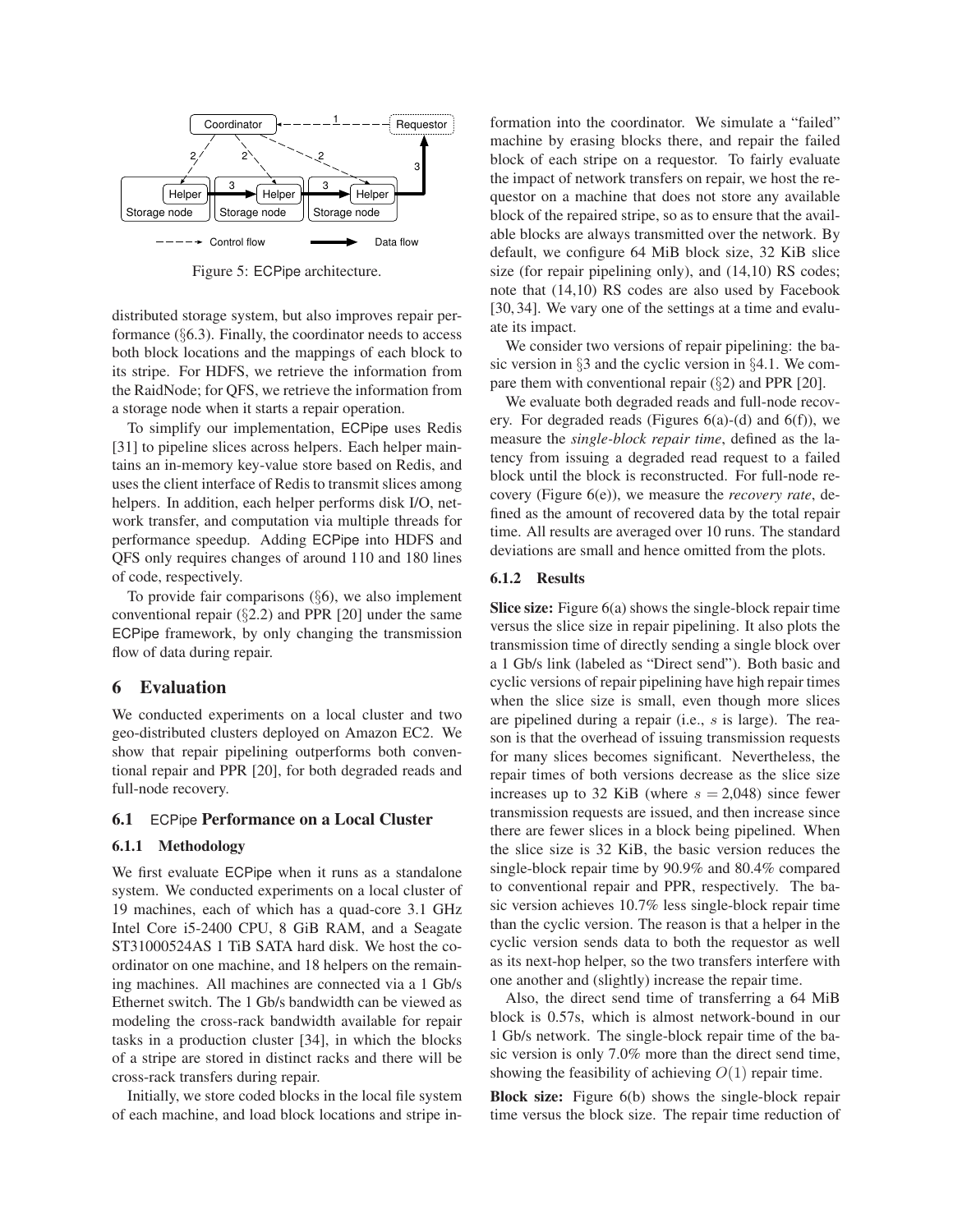

Figure 6: ECPipe performance on a local cluster.

repair pipelining over conventional repair and PPR increases with the block size as it can partition a block into more slices for better network usage. The basic version of repair pipelining reduces the single-block repair time by up to 91.4% and 80.9% compared to conventional repair and PPR, respectively. It is also faster than the cyclic version by up to 16.7%.

**Coding parameters:** Figure 6(c) shows the single-block repair time versus  $(n, k)$ . The single-block repair times of both conventional repair and PPR increase with  $k$ , while that of repair pipelining is almost unchanged. As  $k$  increases from 6 to 12, the repair time reduction of the basic version increases from 85.1% to 92.1% compared to conventional repair, and from 75.7% to 83.3% compared to PPR.

**Repair-friendly codes:** We demonstrate how repair pipelining is compatible with practical erasure codes. We consider two state-of-the-art repair-friendly codes: LRC [15] and Rotated RS codes [17]. LRC has higher storage redundancy than RS codes by associating local parity blocks with a subset of data blocks, so as to improve single-block repair performance. On the other hand, rotated RS codes arrange the layout of parity blocks to improve the performance of a degraded read to a series of data blocks. We configure LRC with  $k = 12$  data blocks, and Rotated RS codes with  $(n, k) = (16, 12)$ . LRC needs to read only six blocks (five data blocks plus one local parity block) for repairing a failed data block, while Rotated RS codes on average read nine blocks for repairing a failed data block. Here, we focus on the basic version of repair pipelining.

Figure 6(d) shows the normalized single-block repair time with respect to the conventional repair of (16,12) RS codes. Although repair pipelining does not reduce the amount of repair traffic as in LRC and Rotated RS codes, its normalized repair time (around 0.1) is much smaller than those of LRC and Rotated RS codes by effectively utilizing the bandwidth resources of all helpers. We observe the same improvement in PPR, but its repair time reduction is less than that of repair pipelining.

**Full-node recovery:** We now evaluate full-node recovery with multiple requestors and our greedy scheduling in helper selection  $(\S3.3)$ . We randomly write multiple stripes of blocks across all 18 helpers in the local cluster. We erase 64 blocks from 64 stripes (one block per stripe) in one helper to mimic a single node failure, and recover all the erased blocks simultaneously. We distribute the reconstructed blocks evenly across a number of requestors (i.e., 1, 2, 4, 8, and 16).

We consider two cases of helper selection based on the basic version of repair pipelining: (i) we index the helpers from 1 to 18, and always select the available blocks from the  $k$  helpers that have the smallest indexes in a stripe for repair (labeled as "RP"); and (ii) we use the greedy approach to select  $k$  helpers that are least recently accessed for repair (labeled as "RP+scheduling"). We also evaluate conventional repair and PPR, both of which select helpers as in RP without greedy scheduling.

Figure 6(e) shows the recovery rates. As the number of requestors increases, the recovery rates of all schemes increase. Conventional repair sees the largest gain by distributing the repair load across more requestors. Its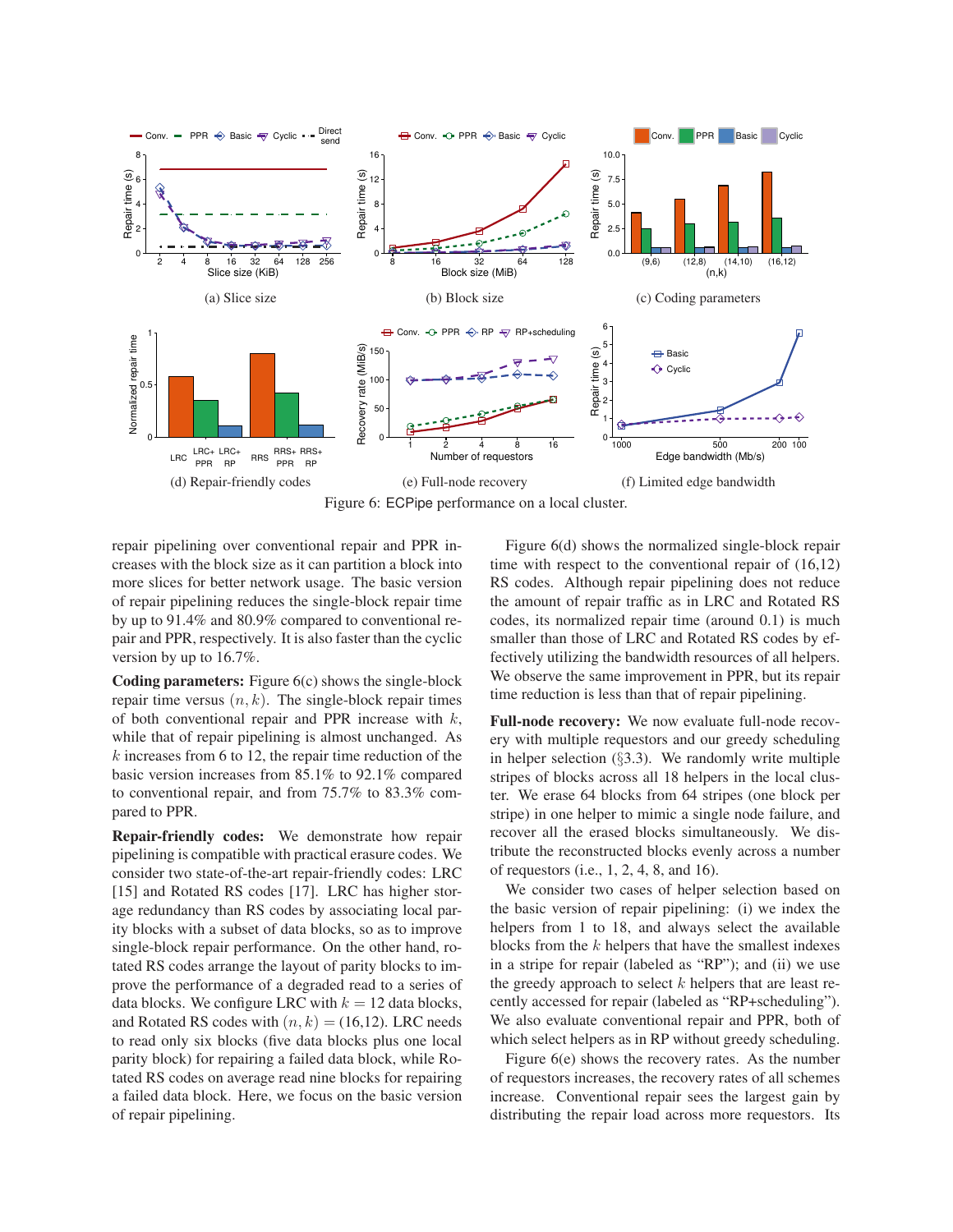performance is also close to that of PPR as the number of requestors increases. However, repair pipelining still outperforms conventional repair by making bandwidth utilization more balanced. Furthermore, our greedy scheduling achieves a higher gain when there are more requestors by better distributing the repair load across all helpers. For example, when there are 16 requestors, the recovery rate of repair pipelining without greedy scheduling is 1.63× that of conventional repair, and our greedy scheduling further improves the recovery rate of repair pipelining by 27.9%.

**Limited edge bandwidth:** In previous tests, the basic version of repair pipelining always outperforms the cyclic version. We now show the benefits of the cyclic version when a requestor sits at the network edge and the edge bandwidth from the storage system to the requestor is limited  $(\S 4.1)$ . We use the Linux command  $\pm c$  [38] to limit the edge bandwidth from each helper to the requestor. Figure 6(f) shows the single-block repair time versus the edge bandwidth. As the edge bandwidth decreases, the repair time of the basic version increases significantly, while that of the cyclic version only increases mildly by allowing the requestors to read repaired data from multiple helpers in parallel. For example, the cyclic version has 80.1% less repair time than the basic version when the edge bandwidth is 100 Mb/s.

### **6.2** ECPipe **Performance on Amazon EC2**

**Methodology:** We evaluate ECPipe on two independent Amazon EC2 clusters, one in North America and one in Asia. Each cluster is deployed in four regions as shown in Table 1. We deploy four EC2 instances per region per cluster to host helpers (i.e., 16 helpers in total), and one EC2 instance in Ohio and Singapore to host the coordinator for the North America and Asia clusters, respectively. Note that the overhead of accessing the coordinator has negligible impact on the overall repair performance. We focus on evaluating the degraded reads (in terms of single-block repair time) issued by a requestor. We host the requestor on an EC2 instance in each region and study how the performance varies across regions. All EC2 instances are of type t2.micro.

We configure 64 MiB block size and 32 KiB slice size for repair pipelining. We use (16,12) RS codes and distribute the 16 blocks of each stripe across the 16 EC2 instances in four regions; this also provides fault tolerance against any single-region failure. We consider two versions of repair pipelining: the basic version in §3 (labeled as "RP"), which finds a random path across  $k$  randomly selected helpers, and the optimal version in §4.2 (labeled as "RP+optimal"), which finds an optimal path via Algorithm 1. Note that the network bandwidth fluctuates over time, although intra-region bandwidth remains higher than inter-region bandwidth, as shown in Table 1.



Figure 7: ECPipe performance on Amazon EC2.

Thus, the optimal version probes the network bandwidth via iperf before each run of experiments. We average our results over 10 runs, and also include the standard deviations as the results have higher variances than in our local cluster.

**Results:** Figure 7 shows the single-block repair times and the standard deviations of PPR and the two versions of repair pipelining in both clusters; we do not show the results of conventional repair, whose repair time goes beyond 200s. Repair pipelining (without weighted path selection) achieves repair time saving over PPR in all cases when the requestor is in different regions. The repair time reduction is 62.7-78.0% for North America and 66.6-87.1% for Asia. Our weighted path selection further reduces the repair time by 7.3-45.4% for North America and 14.5-45.0% for Asia, compared to repair pipelining without weighted path selection. Note that our weighted path selection can be done in around 1ms (§4.2), which is negligible compared to the repair time in our evaluation.

## **6.3 Performance on HDFS and QFS**

**Methodology:** We evaluate the integration of ECPipe into HDFS and QFS, both of which are deployed on our local cluster (§6.1). We co-locate a helper daemon with each storage node (18 nodes in total). By default, we set the slice size of repair pipelining as 32 KiB and block size as 64 MiB. For QFS, we use its default (9,6) RS codes and vary the slice size and block size. For HDFS, we vary  $(n, k)$ . We consider three repair schemes: (i) the original repair implementations of HDFS and QFS, both of which are based on conventional repair, (ii) the conventional repair under ECPipe, and (iii) the basic version of repair pipelining in §3 under ECPipe. We evaluate degraded reads (in terms of single-block repair time) issued by a requestor that is attached with either an HDFS or QFS client. We report averaged results over 10 runs as in §6.1 (the standard deviations are small and omitted).

**Results:** Figure 8 shows the evaluation results. First, repair pipelining under ECPipe significantly improves the repair performance of the original repair implementa-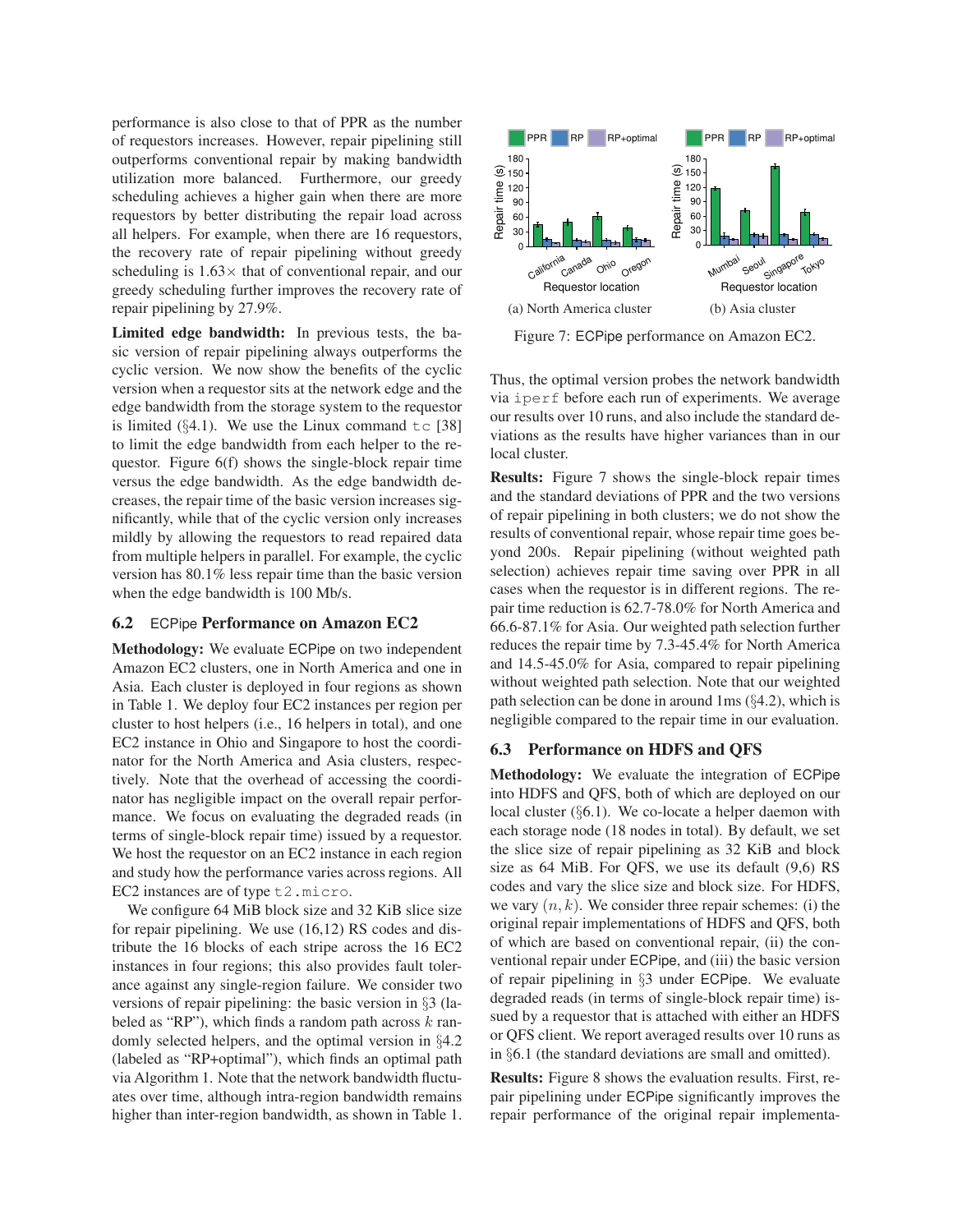

Figure 8: Performance on HDFS and QFS.

tions of HDFS and QFS. It reduces the single-block repair time by up to 86.3% when the slice size is 32 KiB and the block size is  $64$  MiB (Figures 8(a) and 8(b)), and by 84.4–92.4% for different coding parameters (Figure  $8(c)$ ). The results are consistent with those in §6.1.

We observe that moving the repair logic to ECPipe improves repair performance. Specifically, conventional repair under ECPipe reduces the single-block repair time by up to 16.2% and 23.8% in HDFS and QFS, respectively, compared to the original conventional repair implementation. The reason of the performance gain is that the helpers of ECPipe can directly access the stored blocks via the native file system, instead of fetching the blocks through the distributed storage system routine. Nevertheless, we emphasize that the repair performance gain mainly comes from repair pipelining, rather than the implementation of ECPipe. Although moving repair to ECPipe reduces repair time, the reduction is minor compared to the reduction achieved by repair pipelining.

# **7 Related Work**

Many new erasure codes have been proposed to mitigate repair overhead, especially for single-node repair. To name a few, regenerating codes [8] minimize repair traffic by allowing storage nodes to send encoded data for repair. Rotated RS codes [17] reduce repair traffic and disk I/O of a degraded read to a sequence of data blocks. Hitchhiker [30] extends RS codes [32] to piggyback parity information of one stripe into another stripe, and is shown to reduce both bandwidth and I/O for repair by up to 45%. PM-RBT codes [28] are special regenerating codes that simultaneously minimize bandwidth, I/O, and storage redundancy. Butterfly codes [25] are systematic regenerating codes that provide double-fault tolerance. Locally repairable codes [15, 34] add local parity blocks to mitigate repair I/O with extra storage.

Instead of constructing new erasure codes, we design new repair strategies for general practical erasure codes (including repair-friendly codes). Some prior studies are also along this direction. Lazy repair [3, 37] defers immediate repair action until a tolerable limit is reached. To speed up full-node recovery, the repair of multiple stripes can be parallelized across available nodes, as also adopted by replicated storage [6, 23] and de-clustered RAID arrays [14]. Degraded-first scheduling [19] targets MapReduce on erasure-coded storage by scheduling map tasks to fully utilize bandwidth in degraded reads. CAR [35] focuses on RS codes in data centers, and computes partial repaired results in each rack to mitigate cross-rack repair traffic. The most closely related work to ours is PPR [20], which reduces repair time from  $O(k)$ to  $O(\log k)$ . Repair pipelining further reduces it to  $O(1)$ . We also show how repair pipelining addresses heterogeneous environments with different link bandwidths.

# **8 Conclusions**

Repair pipelining is a general technique to reduce the repair time to almost the same as the normal read time in erasure-coded storage. It pipelines the repair of a failed block across storage nodes in units of slices, so as to evenly distribute repair traffic and fully utilize bandwidth resources across storage nodes. Our contributions include: (i) the design of repair pipelining for both degraded reads and full-node recovery, (ii) the extensions of repair pipelining with parallel reads and weighted path selection for heterogeneous environments, (iii) a repair prototype ECPipe and its integrations into HDFS and QFS, and (iv) experiments that show the repair speedup through repair pipelining on a local cluster and Amazon EC2. The source code of our ECPipe prototype is available at: **http://adslab.cse.cuhk.edu.hk/software/ecpipe**.

**Acknowledgments:** We thank our shepherd, Ryan Huang, and the anonymous reviewers for their valuable comments. We thank Allen Poon for contributing to the early implementation. This work was supported in part by the Research Grants Council of Hong Kong (GRF 14216316 and CRF C4047-14E), VC Discretionary Fund of CUHK (VCF2014007), and Cisco University Research Program Fund (CG#593756) from Silicon Valley Community Foundation.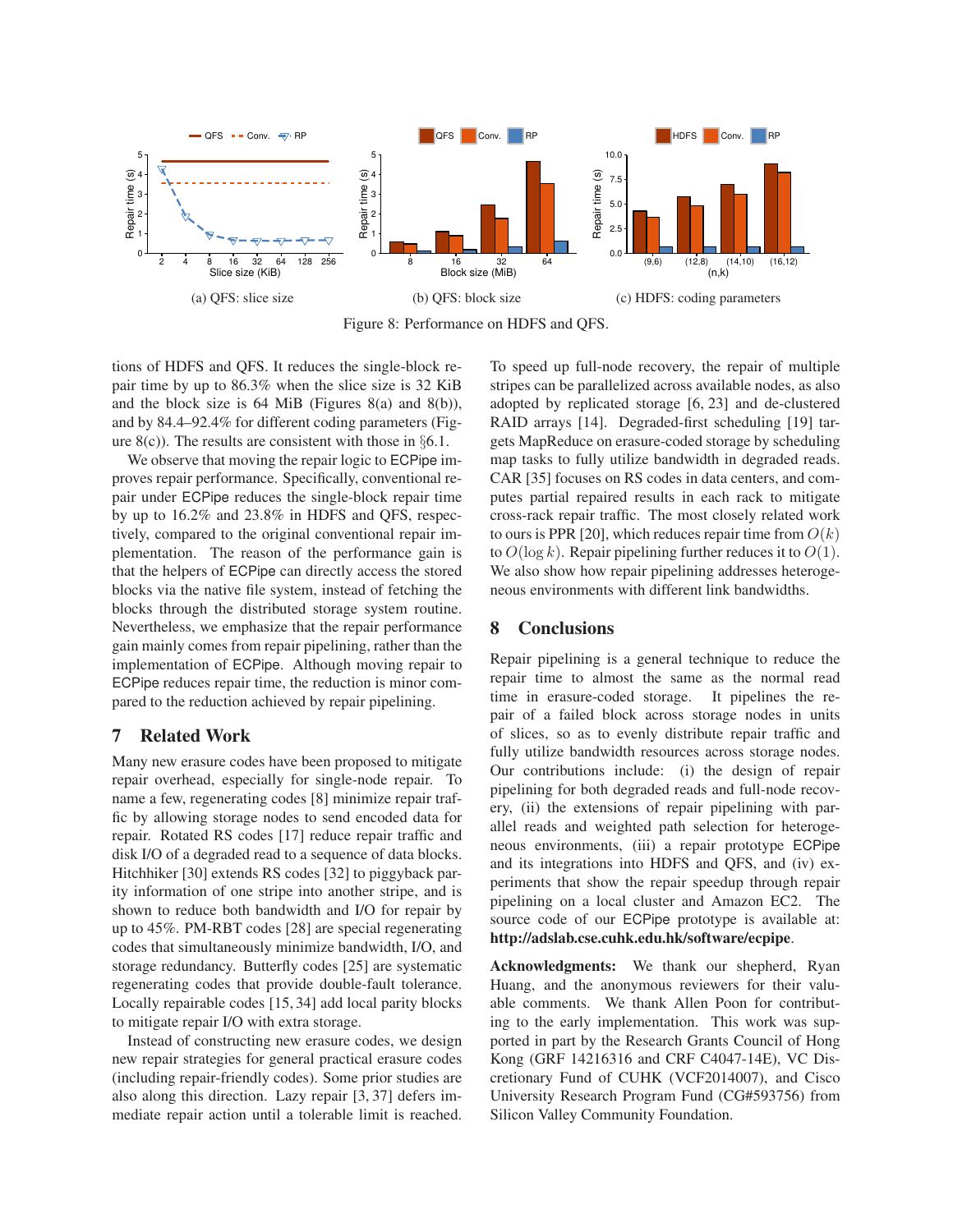## **References**

- [1] M. K. Aguilera. Geo-distributed Storage in Data Centers. In *Slides presented at OPODIS*, 2013.
- [2] F. André, A.-M. Kermarrec, E. L. Merrer, N. L. Souarnec, G. Straub, and A. van Kempen. Archiving Cold Data in Warehouses with Clustered Network Coding. In *Proc. of ACM EuroSys*, Apr 2014.
- [3] R. Bhagwan, K. Tati, Y. Cheng, S. Savage, and G. Voelker. Total Recall: System Support for Automated Availability Management. In *Proc. of NSDI*, 2004.
- [4] B. Calder, J. Wang, A. Ogus, N. Nilakantan, A. Skjolsvold, S. McKelvie, Y. Xu, S. Srivastav, J. Wu, H. Simitci, et al. Windows Azure Storage: A Highly Available Cloud Storage Service with Strong Consistency. In *Proc. of ACM SOSP*, Oct 2011.
- [5] M. Chowdhury, S. Kandula, and I. Stoica. Leveraging Endpoint Flexibility in Data-Intensive Clusters. In *Proc. of ACM SIGCOMM*, Aug 2013.
- [6] B. Chun, F. Dabek, A. Haeberlen, E. Sit, H. Weatherspoon, M. F. Kaashoek, J. Kubiatowicz, and R. Morris. Efficient Replica Maintenance for Distributed Storage Systems. In *Proc. of NSDI*, 2006.
- [7] J. Dean and S. Ghemawat. MapReduce: Simplified Data Processing on Large Clusters. In *Proc. of USENIX OSDI*, Dec 2004.
- [8] A. G. Dimakis, P. B. Godfrey, Y. Wu, M. Wainwright, and K. Ramchandran. Network Coding for Distributed Storage Systems. *IEEE Trans. on Info. Theory*, 56(9):4539– 4551, Sep 2010.
- [9] T. Ernvall, S. El Rouayheb, C. Hollanti, and H. V. Poor. Capacity and Security of Heterogeneous Distributed Storage Systems. *IEEE Journal on Selected Areas in Communications*, 31(12):2701–2709, Dec 2013.
- [10] D. Ford, F. Labelle, F. I. Popovici, M. Stokel, V.-A. Truong, L. Barroso, C. Grimes, and S. Quinlan. Availability in Globally Distributed Storage Systems. In *Proc. of USENIX OSDI*, Oct 2010.
- [11] S. Ghemawat, H. Gobioff, and S. Leung. The Google File System. In *Proc. of ACM SOSP*, Dec 2003.
- [12] HDFS-RAID. http://wiki.apache.org/ hadoop/HDFS-RAID.
- [13] C. A. R. Hoare. Algorithm 65: find. *Communications of the ACM*, 4(7):321–322, 1961.
- [14] M. Holland and G. A. Gibson. Parity Declustering for Continuous Operation in Redundant Disk Arrays. In *Proc. of ASPLOS*, 1992.
- [15] C. Huang, H. Simitci, Y. Xu, A. Ogus, B. Calder, P. Gopalan, J. Li, and S. Yekhanin. Erasure Coding in Windows Azure Storage. In *Proc. of USENIX ATC*, Jun 2012.
- [16] Iperf. https://iperf.fr/.
- [17] O. Khan, R. Burns, J. Plank, W. Pierce, and C. Huang. Rethinking Erasure Codes for Cloud File Systems: Minimizing I/O for Recovery and Degraded Reads. In *Proc. of USENIX FAST*, Feb 2012.
- [18] J. Li, S. Yang, X. Wang, and B. Li. Tree-structured Data Regeneration in Distributed and Storage Systems with Regenerating Codes. In *Proc. of IEEE INFOCOM*, 2010.
- [19] R. Li, P. P. C. Lee, and Y. Hu. Degraded-First Scheduling for MapReduce in Erasure-Coded Storage Clusters. In *Proc. of IEEE/IFIP DSN*, 2014.
- [20] S. Mitra, R. Panta, M.-R. Ra, and S. Bagchi. Partial-Parallel-Repair (PPR): A Distributed Technique for Repairing Erasure Coded Storage. In *Proc. of ACM EuroSys*, 2016.
- [21] S. Muralidhar, W. Lloyd, S. Roy, C. Hill, E. Lin, W. Liu, S. Pan, S. Shankar, V. Sivakumar, L. Tang, and S. Kumar. f4: Facebook's Warm BLOB Storage System. In *Proc. of USENIX OSDI*, 2014.
- [22] L. M. Ni and P. K. McKinley. A Survey of Wormhole Routing Techniques in Direct Networks. *IEEE Computer*, 26(2):62–76, Feb 1993.
- [23] D. Ongaro, S. M. Rumble, R. Stutsman, J. Ousterhout, and M. Rosenblum. Fast Crash Recovery in RAMCloud. In *Proc. of ACM SOSP*, 2011.
- [24] M. Ovsiannikov, S. Rus, D. Reeves, P. Sutter, S. Rao, and J. Kelly. The Quantcast File System. In *Proc. of VLDB Endowment*, 2013.
- [25] L. Pamies-Juarez, F. Blagojević, R. Mateescu, C. Gyuot, E. E. Gad, and Z. Bandic. Opening the Chrysalis: On the Real Repair Performance of MSR Codes. In *Proc. of USENIX FAST*, Feb 2016.
- [26] J. S. Plank. Erasure Codes for Storage Systems: A Brief Primer. *;login: the Usenix magazine*, 38(6):44–50, Dec 2013.
- [27] J. S. Plank, J. Luo, C. D. Schuman, L. Xu, and Z. Wilcox-O'Hearn. A Performance Evaluation and Examination of Open-source Erasure Coding Libraries for Storage. In *Proc. of USENIX FAST*, 2009.
- [28] K. V. Rashmi, P. Nakkiran, J. Wang, N. B. Shah, and K. Ramchandran. Having Your Cake and Eating It Too: Jointly Optimal Erasure Codes for I/O, Storage, and Network-bandwidth. In *Proc. of USENIX FAST*, 2015.
- [29] K. V. Rashmi, N. B. Shah, D. Gu, H. Kuang, D. Borthakur, and K. Ramchandran. A Solution to the Network Challenges of Data Recovery in Erasure-coded Distributed Storage Systems: A Study on the Facebook-Warehouse Cluster. In *Proc. of USENIX HotStorage*, 2013.
- [30] K. V. Rashmi, N. B. Shah, D. Gu, H. Kuang, D. Borthakur, and K. Ramchandran. A "Hitchhiker's" Guide to Fast and Efficient Data Reconstruction in Erasure-Coded Data Centers. In *Proc. of ACM SIG-COMM*, 2014.
- [31] Redis. http://redis.io/.
- [32] I. Reed and G. Solomon. Polynomial Codes over Certain Finite Fields. *Journal of the Society for Industrial and Applied Mathematics*, 8(2):300–304, 1960.
- [33] J. K. Resch and J. S. Plank. AONT-RS: Blending Security and Performance in Dispersed Storage Systems. In *Proc. of USENIX FAST*, 2011.